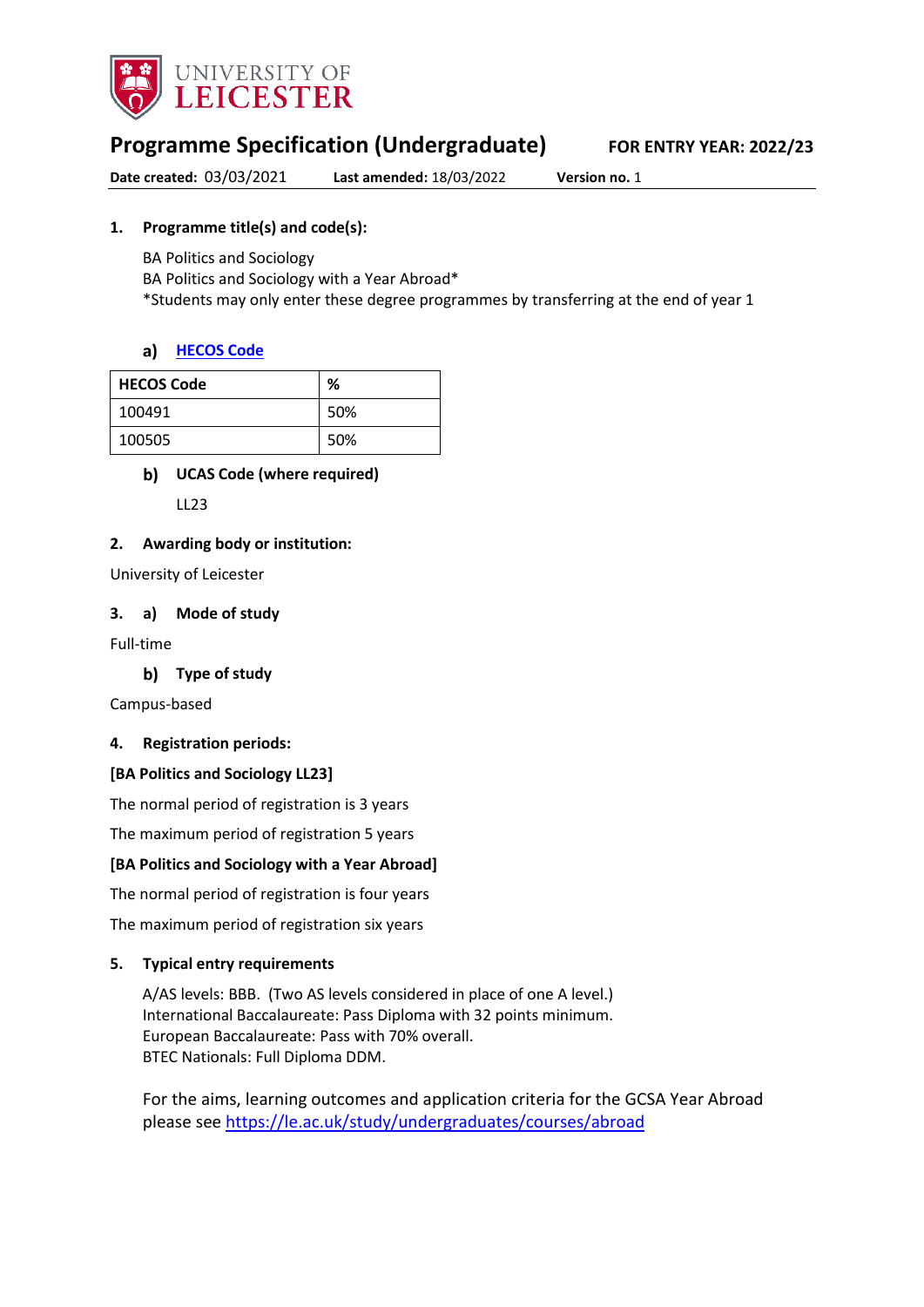### **6. Accreditation of Prior Learning**

APL will not be accepted for exemptions from individual modules, however may be considered for direct entry to year 2, on a case by case basis and subject to the general provisions of the University APL policy.

#### **7. Programme aims**

The programme aims to *[write for the student audience]*

The programme aims to:

- Provide a coherent and attractive curriculum by utilising the teaching and research expertise of the Department of Politics and International Relations and the Department of Sociology;
- Provide a rigorous programme of study, embodying a disciplinary flexibility, across both subjects and by exploring the intellectual synergies between Politics and Sociology;
- Enable students to apply a theoretical understanding of Politics within a sociological and contemporary context;
- Develop student expertise in the key areas of both disciplines allowing for dissertation specialisation in the final year;
- Provide a supportive, stimulating and challenging learning experience for students;
- Assist students to develop a range of cognitive and social skills relevant to their intellectual, vocational and personal development;
- Equip graduates with skills of research and analysis as a foundation for further study at postgraduate level in Politics, Sociology and cognate disciplines.

For those on the Year Abroad:

- provide an opportunity for Leicester students to spend their third year abroad, studying at a partner institution in Europe as part of the European Erasmus framework exchange program or a partner institution on another continent as part of the Study Abroad exchange programme;
- develop study skills in another university following a guided programme of learning for the period spent abroad;
- provide an opportunity for exchange students from partner institutions in another country to study in the United Kingdom;
- provide and build on links between the University of Leicester and its partner institutions
- develop an awareness of Politics and Sociology education in another country;
- develop a critical understanding of the different national, international and European political and social phenomena;
- develop an appreciation of the different approaches to the study of Politics and Sociology adopted by different types of scholars both in the United Kingdom and abroad;
- develop linguistic skills in a European language if the student goes to a partner university where the teaching language is not English.

#### **8. Reference points used to inform the programme specification**

- QAA Framework for Higher Education Qualifications
- QAA Benchmarking statement for Politics and International Relations: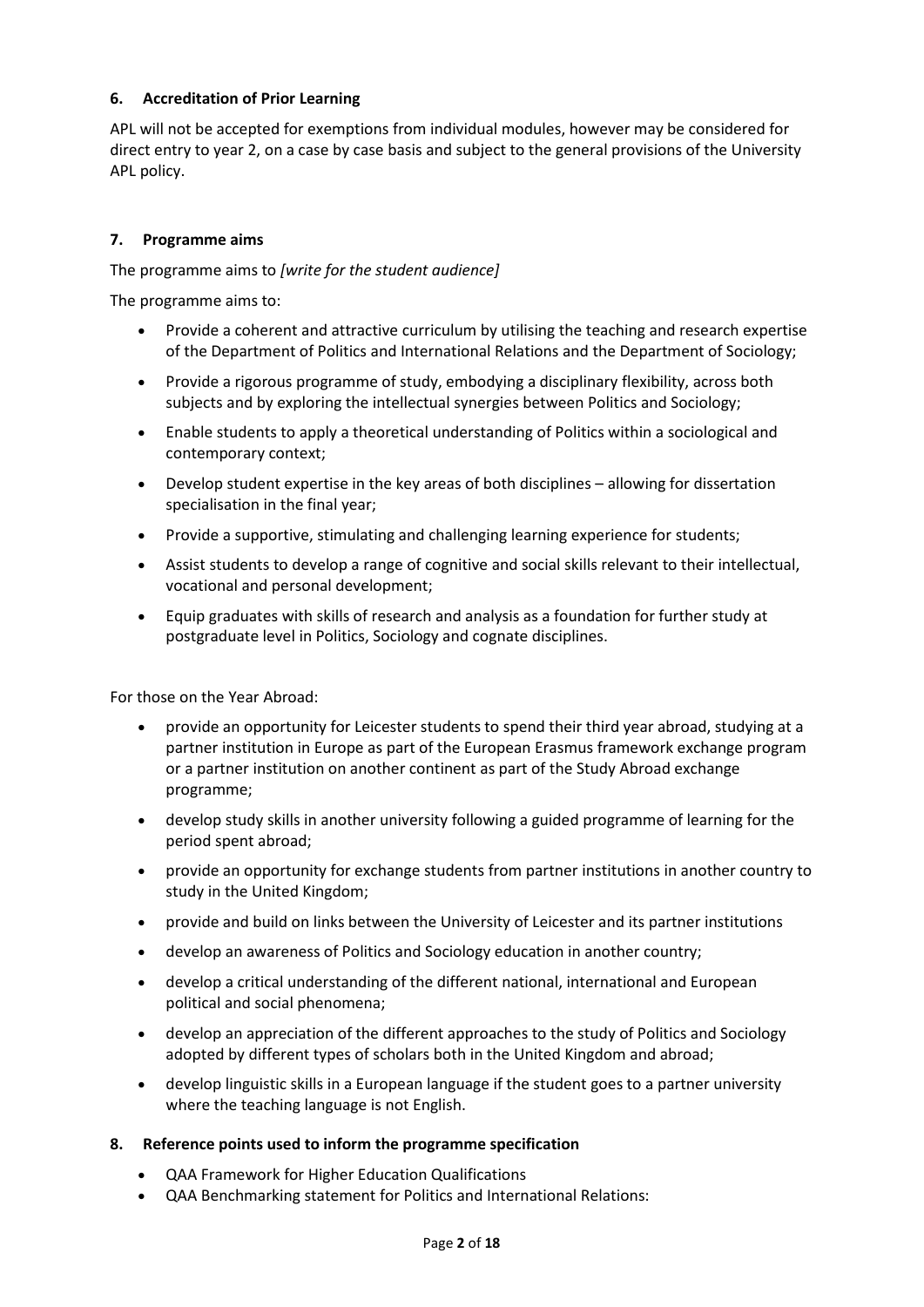**<http://www.qaa.ac.uk/en/Publications/Documents/SBS-politics-15.pdf>**

- QAA Benchmarking statement for Sociology: **[http://www.qaa.ac.uk/en/Publications/Documents/Subject-benchmark-statement-](http://www.qaa.ac.uk/en/Publications/Documents/Subject-benchmark-statement-Sociology.pdf)[Sociology.pdf](http://www.qaa.ac.uk/en/Publications/Documents/Subject-benchmark-statement-Sociology.pdf)**
- University Employability Strategy
- University of Leicester Periodic Development Review Report (February 2014)
- External Examiners' Reports
- First Destination Survey
- Student feedback (NSS)

#### **9. Programme Outcomes**

language is not English.

Unless otherwise stated, programme outcomes apply to all awards specified in 1. Programme title(s).

#### **Discipline specific knowledge and competencies**

| .,<br><b>Mastery of all appropriate body of Knowledge</b>                                                                               |                                                                                                                                                        |                                                                                                                                                                                                |  |
|-----------------------------------------------------------------------------------------------------------------------------------------|--------------------------------------------------------------------------------------------------------------------------------------------------------|------------------------------------------------------------------------------------------------------------------------------------------------------------------------------------------------|--|
| <b>Intended Learning</b><br><b>Outcomes</b>                                                                                             | <b>Teaching and Learning Methods</b>                                                                                                                   | <b>How Demonstrated?</b>                                                                                                                                                                       |  |
| Demonstrate mastery of an<br>appropriate body of<br>knowledge in Politics and<br>Sociology.                                             | Lectures, seminars, tutorials,<br>directed reading, problem-solving<br>exercises, individual consultations<br>with staff, and independent<br>research. | Essays, essay-based<br>examinations, dissertations, written<br>reports, reviews,<br>portfolios, seminar presentations,<br>contributions to class<br>discussions, problem-solving<br>exercises. |  |
| [Year Abroad]<br>Acquire knowledge of another<br>European language if the<br>student goes to a partner<br>university where the teaching | Language classes provided during<br>2 <sup>nd</sup> year; 3 <sup>rd</sup> year abroad taught in<br>some cases in a foreign language.                   | Essays, examinations, seminar<br>presentations and contributions to<br>tutorial                                                                                                                |  |

i) Mastery of an appropriate body of knowledge

| ii) | Understanding and application of key concepts and techniques |
|-----|--------------------------------------------------------------|
|-----|--------------------------------------------------------------|

| <b>Intended Learning</b><br><b>Outcomes</b>                                                                                                                                                                            | <b>Teaching and Learning Methods</b>                                                                                                                   | <b>How Demonstrated?</b>                                                                                                                                                                                   |
|------------------------------------------------------------------------------------------------------------------------------------------------------------------------------------------------------------------------|--------------------------------------------------------------------------------------------------------------------------------------------------------|------------------------------------------------------------------------------------------------------------------------------------------------------------------------------------------------------------|
| Demonstrate the assimilation<br>of core<br>theoretical concepts and their<br>application in Politics and<br>Sociology.<br>Demonstrate a familiarity and<br>engage critically with a range<br>of approaches, issues and | Lectures, seminars, tutorials,<br>directed reading, problem-solving<br>exercises, individual consultations<br>with staff, and independent<br>research. | Essays, essay-based<br>examinations,<br>dissertations, reviews,<br>portfolios, seminar<br>presentations, contributions to<br>class discussions, problem-solving<br>exercises, computer-based<br>exercises. |
| concepts in both disciplines.<br>[Year Abroad]<br>As above                                                                                                                                                             | As above.                                                                                                                                              | As above.                                                                                                                                                                                                  |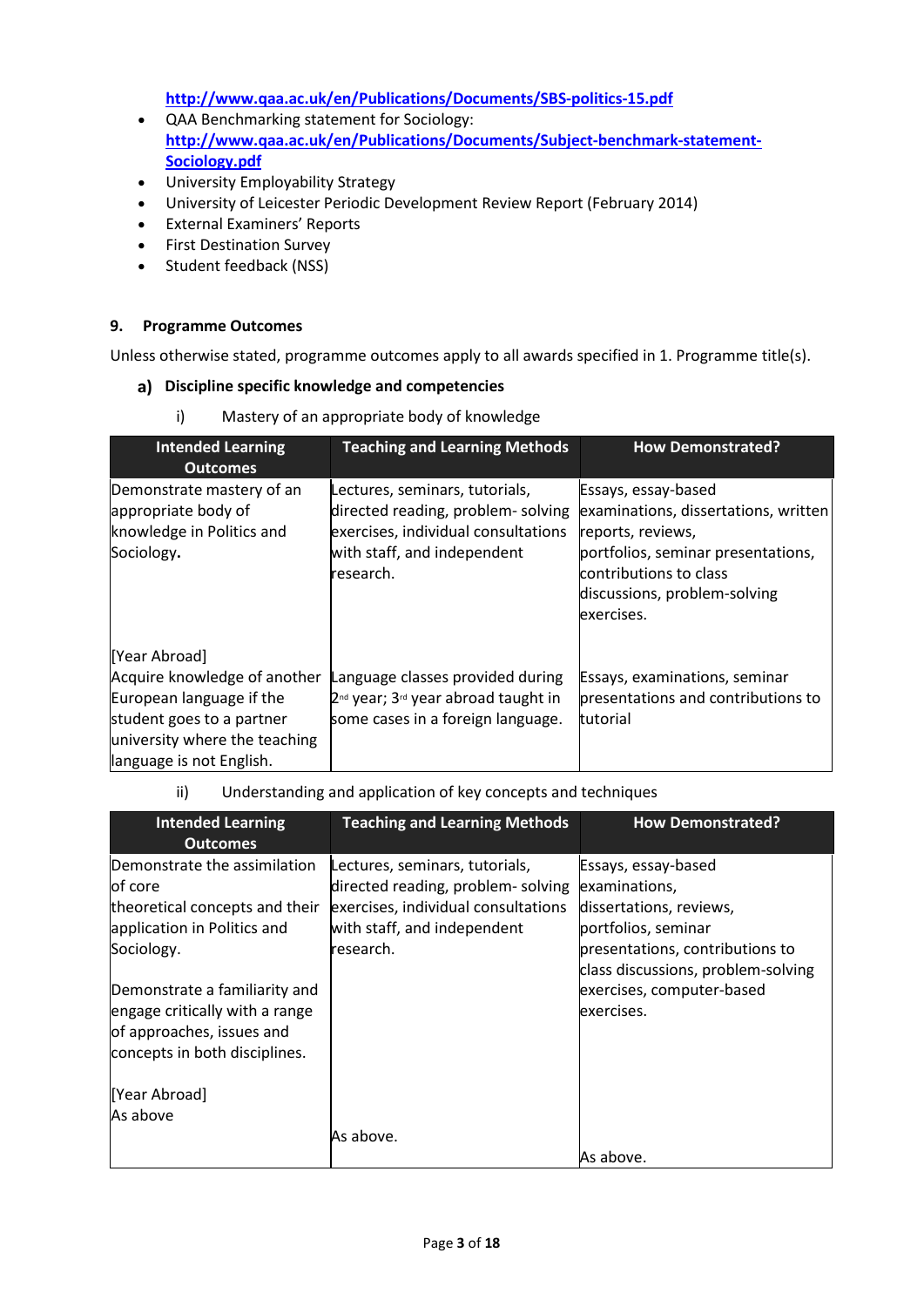iii) Critical analysis of key issues

| <b>Intended Learning</b><br><b>Outcomes</b> | <b>Teaching and Learning Methods</b> | <b>How Demonstrated?</b>     |
|---------------------------------------------|--------------------------------------|------------------------------|
| Develop and sustain                         | Lectures, seminars,                  | Essays, essay-based          |
| arguments addressing                        | tutorials, directed reading, group   | examinations, dissertations, |
| questions and issues in                     | work, individual consultations with  | seminar presentations,       |
| Politics and Sociology,                     | staff, and independent research.     | contributions to class       |
| formulating appropriate                     |                                      | discussions, problem-solving |
| questions and                               |                                      | exercises.                   |
| drawing on evidence.                        |                                      |                              |
| Analyse the Politics and                    |                                      |                              |
| Sociology of different states,              |                                      |                              |
| societies, and/or cultures.                 |                                      |                              |
| Reflect critically on a range               |                                      |                              |
| of historical and                           |                                      |                              |
| contemporary                                |                                      |                              |
| developments in the disciplines             |                                      |                              |
| of Politics and Sociology.                  |                                      |                              |
| [Year Abroad]                               |                                      |                              |
| Demonstrate the ability to                  |                                      |                              |
| analyse through appropriate                 | As above.                            | As above.                    |
| methodologies aspects of                    |                                      |                              |
| European politics and societies,            |                                      |                              |
| and foreign political and social            |                                      |                              |
| structures & dynamics.                      |                                      |                              |
|                                             |                                      |                              |
|                                             |                                      |                              |
|                                             |                                      |                              |

## iv) Clear and concise presentation of material

| <b>Intended Learning</b><br><b>Outcomes</b>                                                                                                                                                      | <b>Teaching and Learning Methods</b>                              | <b>How Demonstrated?</b>                                                                                                                           |
|--------------------------------------------------------------------------------------------------------------------------------------------------------------------------------------------------|-------------------------------------------------------------------|----------------------------------------------------------------------------------------------------------------------------------------------------|
| Present issues and problems in Lectures, seminars, tutorials,<br>Politics and Sociology in a clear directed reading, group work,<br>and concise way in a variety<br>of written and oral formats. | individual consultations with<br>staff, and independent research. | Essays, essay-based<br>examinations,<br>dissertations, reviews,<br>portfolios, seminar presentations<br>and contributions to<br>class discussions. |

## v) Critical appraisal of evidence with appropriate insight

| <b>Intended Learning</b>         | <b>Teaching and Learning Methods</b>                     | <b>How Demonstrated?</b>                                                 |
|----------------------------------|----------------------------------------------------------|--------------------------------------------------------------------------|
| <b>Outcomes</b>                  |                                                          |                                                                          |
| Read, analyse and reflect        | Lectures, seminars, tutorials, group Essays, essay-based |                                                                          |
| critically and contextually      |                                                          | work, individual consultations with examinations, dissertations, written |
| upon major texts and other       | staff, and independent research.                         | reports, reviews,                                                        |
| source materials in Politics and |                                                          | portfolios, seminar presentations,                                       |
| Sociology.                       |                                                          | contributions to class                                                   |
|                                  |                                                          | discussions, problem-solving                                             |
|                                  |                                                          | exercises.                                                               |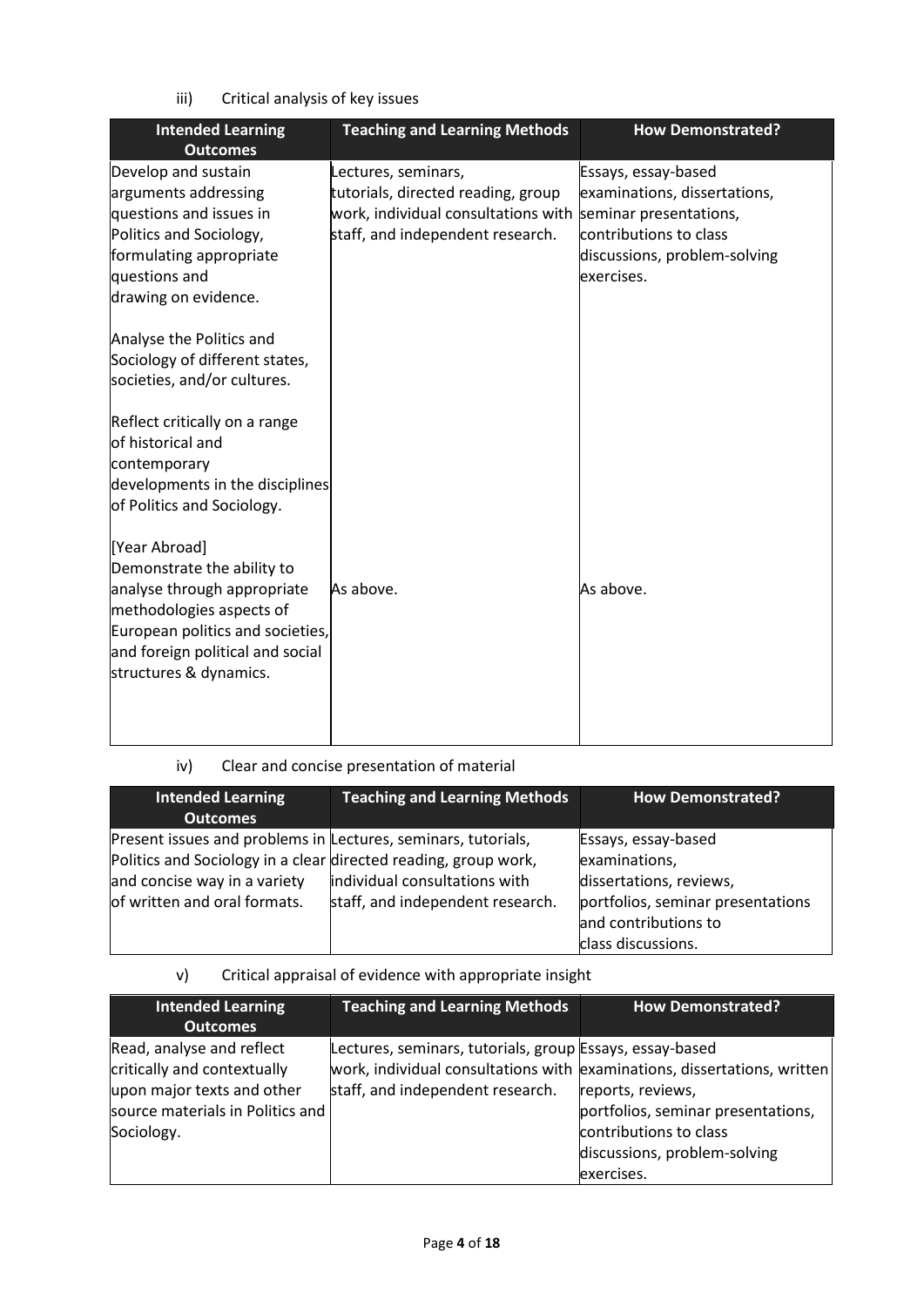vi) Other discipline specific competencies

| <b>Intended Learning</b><br><b>Outcomes</b>                                                                       | <b>Teaching and Learning Methods</b>                                                | <b>How Demonstrated?</b>                                                       |
|-------------------------------------------------------------------------------------------------------------------|-------------------------------------------------------------------------------------|--------------------------------------------------------------------------------|
| Plan, design, research and<br>present a sustained and<br>independently conceived<br>piece of writing in Politics. | Dissertation supervisions,<br>research methods classes and<br>independent research. | Independent research projects,<br>dissertations and research<br>presentations. |
| [Year Abroad]<br>Demonstrate inter-cultural<br>awareness and understanding.                                       | As above.                                                                           | As above.                                                                      |

### **b)** Transferable skills

i) Oral communication

| <b>Intended Learning</b><br><b>Outcomes</b>                                                                                                                                                                                          | <b>Teaching and Learning Methods</b>                                                                       | <b>How Demonstrated?</b>                                                                                  |
|--------------------------------------------------------------------------------------------------------------------------------------------------------------------------------------------------------------------------------------|------------------------------------------------------------------------------------------------------------|-----------------------------------------------------------------------------------------------------------|
| Develop clarity, fluency and<br>coherence in oral<br>expression of issues in<br>Politics and Sociology.                                                                                                                              | Seminars, tutorials, group work,<br>lindividual consultations with staff<br>and feedback on presentations. | Seminar presentations,<br>contributions to class discussions,<br>individual dissertation<br>presentation. |
| Participate effectively as a<br>student in group<br>discussions.                                                                                                                                                                     |                                                                                                            |                                                                                                           |
| [Year Abroad]<br>To display the ability to<br>communicate in a European<br>language in a fluent, accurate<br>and appropriate manner if the<br>student goes to a partner<br>university where the teaching<br>language is not English. | Language classes.                                                                                          | Exercise, oral presentations.                                                                             |

| ii) | Written communication |
|-----|-----------------------|
|     |                       |

| <b>Intended Learning</b><br><b>Outcomes</b>                                                                    | <b>Teaching and Learning Methods</b>                                                                                                                                                                   | <b>How Demonstrated?</b>                                                                                                                              |
|----------------------------------------------------------------------------------------------------------------|--------------------------------------------------------------------------------------------------------------------------------------------------------------------------------------------------------|-------------------------------------------------------------------------------------------------------------------------------------------------------|
| Develop and sustain<br>arguments in Politics and<br>forms.                                                     | Seminars, tutorials, problem-<br>solving exercises, independent<br>Sociology in a variety of written research, individual consultations<br>with staff and feedback on<br>coursework and assessed work. | Essays, essay-based<br>examinations, dissertations, written<br>reports, reviews, portfolios, seminar<br>presentations, problem-<br>solving exercises. |
| Demonstrate clarity, fluency<br>and coherence in written<br>expression of issues in<br>Politics and Sociology. |                                                                                                                                                                                                        |                                                                                                                                                       |
| [Year Abroad]<br>To produce texts of various<br>types in a European language<br>demonstrating accuracy and     | Language classes, formative<br>coursework in partner institutions.                                                                                                                                     | As above.                                                                                                                                             |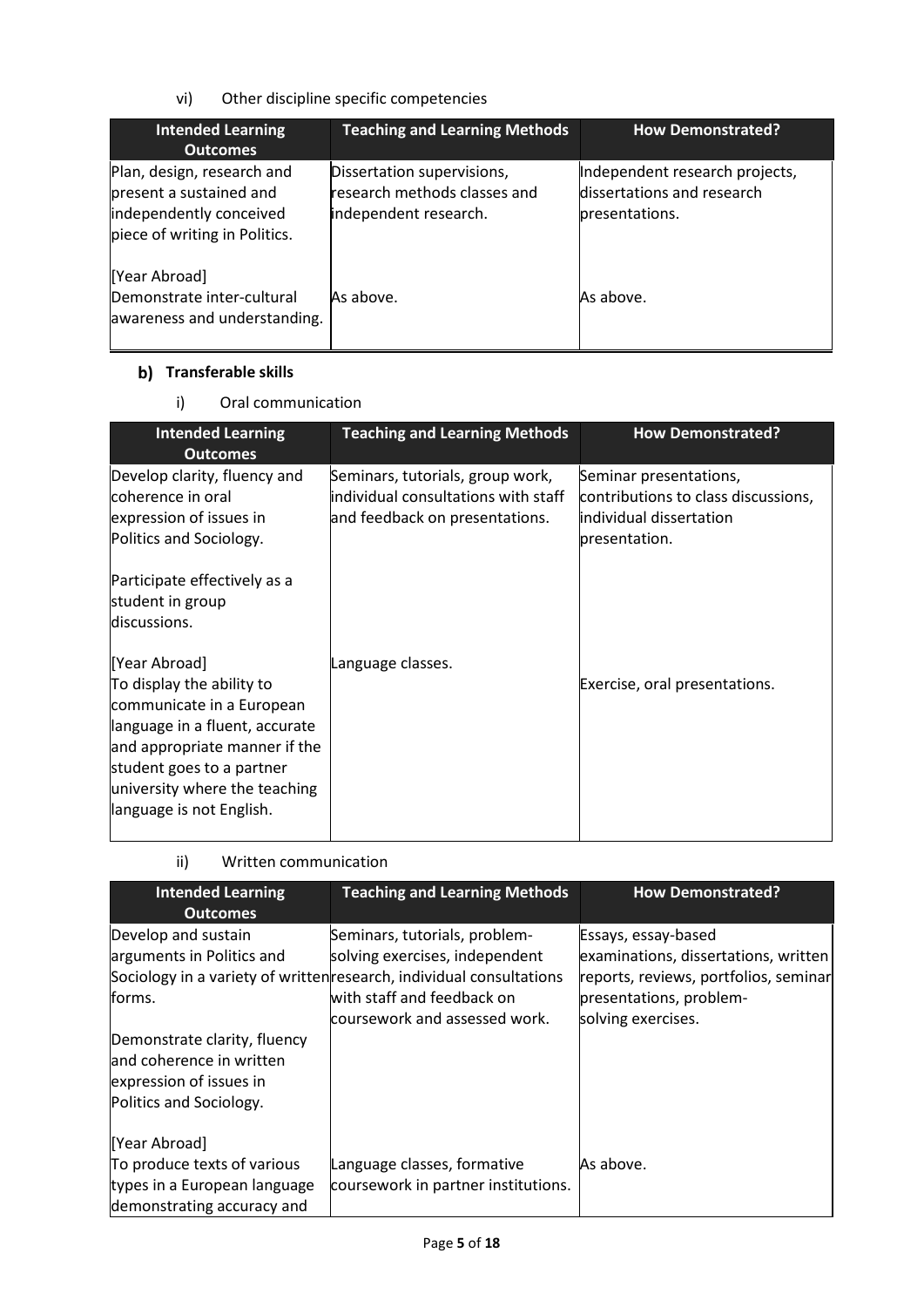| <b>Intended Learning</b><br><b>Outcomes</b>                                                                                           | <b>Teaching and Learning Methods</b> | <b>How Demonstrated?</b> |
|---------------------------------------------------------------------------------------------------------------------------------------|--------------------------------------|--------------------------|
| appropriate discourse<br>conventions if the student goes<br>to a partner university where<br>the teaching language is not<br>English. |                                      |                          |

## iii) Information technology

| <b>Intended Learning</b><br><b>Outcomes</b>                                                                                                                                                                                                                                                                                                   | <b>Teaching and Learning Methods</b>                                                                                                                                        | <b>How Demonstrated?</b>                                                                                                                                                                                                                          |
|-----------------------------------------------------------------------------------------------------------------------------------------------------------------------------------------------------------------------------------------------------------------------------------------------------------------------------------------------|-----------------------------------------------------------------------------------------------------------------------------------------------------------------------------|---------------------------------------------------------------------------------------------------------------------------------------------------------------------------------------------------------------------------------------------------|
| Use IT to effectively<br>support their studies in<br>Politics and Sociology,<br>including use of IT<br>for bibliographic and<br>archive searches, data<br>analysis and written/visual<br>presentation of work.<br>Integration of IT<br>into presentations (e.g.<br>PowerPoint) and research (e.g.<br>Blackboard, online<br>archives/sources). | Induction programme,<br>computer practical classes, online<br>learning resources,<br>independent research, interaction<br>with staff and peers via Blackboard<br>and email. | Essays, independent research<br>projects, computer-based<br>exercises, problem-based<br>exercises.<br>[Year Abroad]<br>With regard to the $3rd$ year of the<br>programme, communication with<br>students abroad is conducted via<br>the internet. |

## iv) Numeracy

| <b>Intended Learning</b><br><b>Outcomes</b>                                                              | <b>Teaching and Learning Methods</b>     | <b>How Demonstrated?</b>                                                                   |
|----------------------------------------------------------------------------------------------------------|------------------------------------------|--------------------------------------------------------------------------------------------|
| Analyse data associated<br>with Politics and<br>Sociology using statistical<br>and graphical techniques. | Lectures, computer practical<br>classes. | Independent research<br>projects, computer-based<br>exercises, problem-based<br>exercises. |
|                                                                                                          |                                          | [Year Abroad]<br>Equivalent forms of assessment in<br>partner institutions.                |

## v) Team working

| <b>Intended Learning</b><br><b>Outcomes</b>                                                                                                                                     | <b>Teaching and Learning Methods</b>                         | <b>How Demonstrated?</b>                                                                                                                                 |
|---------------------------------------------------------------------------------------------------------------------------------------------------------------------------------|--------------------------------------------------------------|----------------------------------------------------------------------------------------------------------------------------------------------------------|
| Be able to work<br>collaboratively to jointly<br>explore issues and<br>arguments in Politics and<br>Sociology, and to<br>recognise the value of<br>working closely with others. | Interactive seminars, tutorials<br>and group-work exercises. | Participation in group work,<br>seminar presentations, role plays<br>and simulations, contributions to<br>class discussions, problem-based<br>exercises. |
| [Year Abroad]                                                                                                                                                                   |                                                              | Year Abroad]                                                                                                                                             |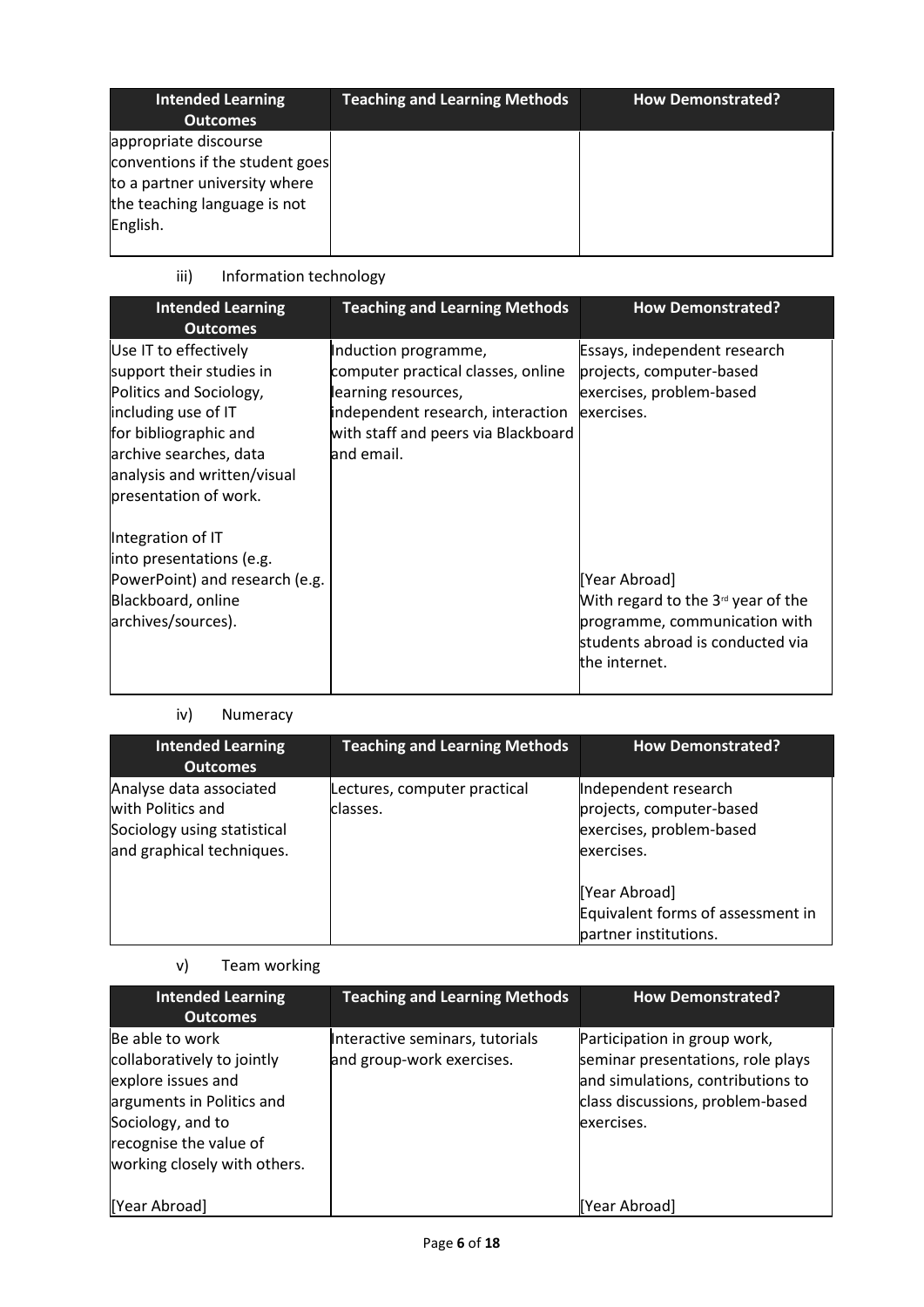| Intended Learning<br><b>Outcomes</b> | Teaching and Learning Methods | <b>How Demonstrated?</b>            |
|--------------------------------------|-------------------------------|-------------------------------------|
| Be able to work collaboratively      |                               | Plus equivalent forms of            |
| in an international                  |                               | assessment in partner institutions. |
| environment                          |                               |                                     |

### vi) Problem solving

| <b>Intended Learning</b><br><b>Outcomes</b>                                                                  | <b>Teaching and Learning Methods</b>                  | <b>How Demonstrated?</b>                                                                                  |
|--------------------------------------------------------------------------------------------------------------|-------------------------------------------------------|-----------------------------------------------------------------------------------------------------------|
| Address problems in<br>Politics and Sociology in depth<br>using a range of primary<br>and secondary sources. | Seminars, tutorials and<br>problem-solving exercises. | Essays, examinations, independent<br>research projects, written<br>reports, problem-solving<br>exercises. |
| Synthesise differing<br>approaches to both<br>disciplines.                                                   |                                                       |                                                                                                           |

vii) Information handling

| <b>Intended Learning</b><br><b>Outcomes</b>              | <b>Teaching and Learning Methods</b>                          | <b>How Demonstrated?</b>     |
|----------------------------------------------------------|---------------------------------------------------------------|------------------------------|
| Gather and deploy evidence Seminars, tutorials, directed |                                                               | Essays, independent research |
| and data to find, retrieve,                              | reading, specialist research                                  | projects, written            |
| sort and exchange new                                    | methods workshops, practical problem-reports, problem-solving |                              |
| information.                                             | solving exercises and online learning                         | exercises.                   |
|                                                          | resources.                                                    |                              |

viii) Skills for lifelong learning

| <b>Intended Learning</b><br><b>Outcomes</b>                                                                                                                                                                                                                                                | <b>Teaching and Learning Methods</b>                                                                                                                            | <b>How Demonstrated?</b>                            |
|--------------------------------------------------------------------------------------------------------------------------------------------------------------------------------------------------------------------------------------------------------------------------------------------|-----------------------------------------------------------------------------------------------------------------------------------------------------------------|-----------------------------------------------------|
| Demonstrate intellectual<br>independence through the<br>setting of research tasks and<br>the solving of problems in<br>Politics and Sociology.                                                                                                                                             | All of the above particularly<br>independent research.                                                                                                          | All of the above, particularly<br>the dissertation. |
| Reflect upon own learning<br>and achievements and plan<br>for personal, educational<br>and career development.                                                                                                                                                                             | Tutorials, career development<br>programmes, resource-based<br>learning, personal development<br>planning programme and individual<br>consultations with staff. | Portfolio, curriculum vitae.                        |
| {Year Abroad]<br>To demonstrate strategies for<br>maintenance and development foreign language repertoire.<br>of skills in a European<br>language if the student goes to<br>a partner university where the<br>teaching language is not<br>English. Adaptation to a foreign<br>environment. | Development of metalinguistic<br>awareness through language<br>self-monitoring and continued classes, tasks designed to expand a self-correct.                  | Language assignments, ability to                    |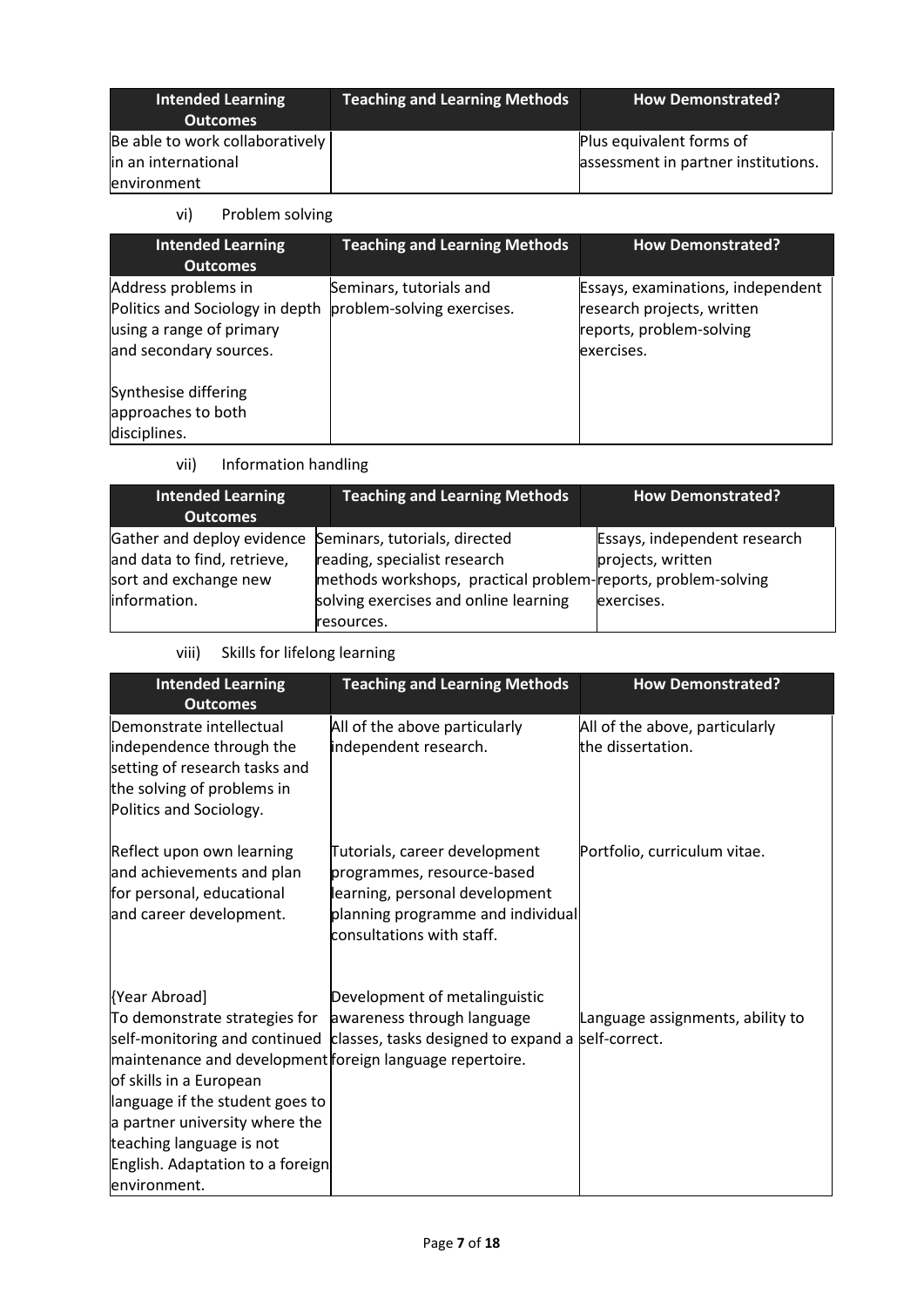#### **10. Progression points**

Senate Regulation 5: Regulations governing undergraduate programmes of study: Senate Regulation 5: [Regulations governing undergraduate programmes of study.](http://www2.le.ac.uk/offices/sas2/regulations/documents/senatereg5-undergraduates.pdf)

In cases where a student has failed to meet a requirement to progress he or she will be required to withdraw from the course.

#### **11. Scheme of Assessment:**

Scheme of Assessment: This programme follows the standard scheme of award and classification set out in **[Senate Regulation 5](http://www2.le.ac.uk/offices/sas2/regulations/documents/senatereg5-undergraduates.pdf)** 

#### **Application to Transfer from BA Politics and Sociology to BA Politics and Sociology with a Year Abroad**

Students are invited to apply at the end of their first year to transfer to the BA Politics and Sociology with a Year Abroad.

#### **Progression from 2nd year to year abroad**

Students may progress to the year abroad with no more than 30 credits of failed modules in year 2. Good attendance and observation of academic obligations must continue to be maintained throughout year 2. Failure to do so may result in the opportunity to study abroad being withdrawn and the student being transferred to the BA Politics and Sociology (without year abroad) or withdrawn from the course entirely.

For the year abroad year students are required to complete the equivalent of 60 ECTS if studying at a European partner institution.

For a student to progress to the final year of the BA with a Year Abroad programme the following will apply:

- i. If the student is studying and being assessed in a foreign language he/she has to pass at least half of his/her second semester modules in the partner institution. This requirement emphasises that the year abroad is to be taken seriously as a period of study but is not so onerous as to negatively impact students on this programme. If a student has failed to pass half the credits in his/her second semester during the year abroad, including resit options as per the partner institution's rules, by the Board of Examiners, the Board will consider whether the student should have to transfer on to the BA Politics and Sociology (without year abroad) for their final year, taking their overall attendance and observation of academic obligations into consideration.
- ii. If the student is studying and being assessed in English he/she has to achieve an average of 50% for the whole year. If a student has failed to achieve an average of 50% for the year, including resit options as per the partner institution's rules, by the Board of Examiners, the Board will consider whether the student should have to transfer on to the BA Politics and Sociology (without year abroad) for their final year, taking their overall attendance and observation of academic obligations into consideration.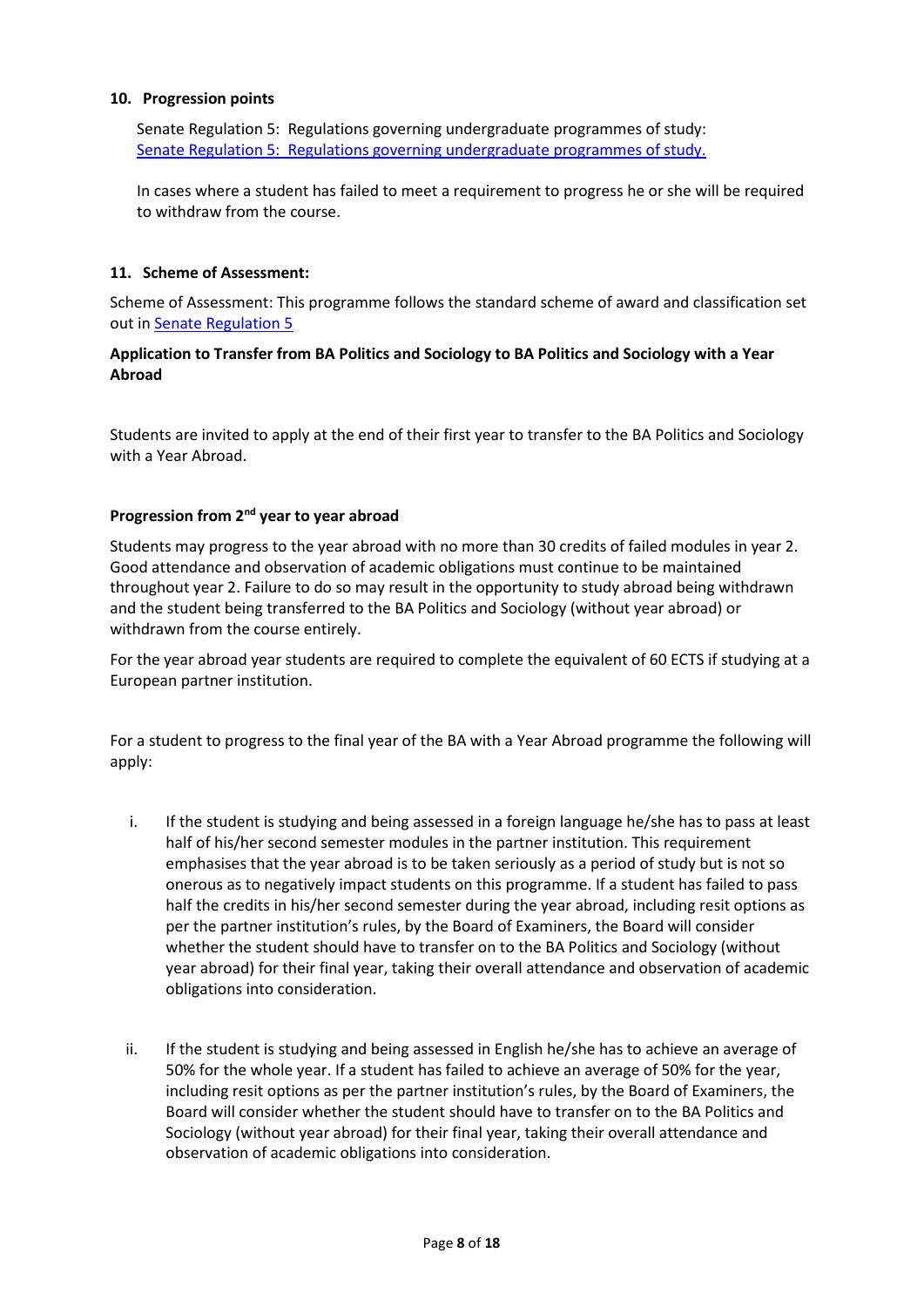iii. If the student is studying and being assessed in a combination of English and a Foreign Language the progression rules used will be based on the language used to teach the majority of modules. Therefore, if the majority of modules are taught in English the rules described in ii) above will apply, and if the majority of modules are taught in a Foreign Language the rules described in i) above will apply.

The year abroad will not contribute towards the overall classification, and will therefore be assessed on a pass or fail basis.

#### **12. Special features**

Students learning experience is enhanced by both Departments' strong commitment to developing synergy between its research and teaching activities.

Students may apply to transfer to the BA Politics and Sociology with a Year Abroad after successful completion of the first year and subsequent successful completion of the second year.

The BA Politics and Sociology with a Year Abroad provides for students spending their third year at one of our partner institutions and then returning to Leicester for their final year.

#### **13. Indications of programme quality**

Consistently positive feedback from External Examiners over a number of years. Highly positive outcome of the Periodic Developmental Review undertaken in 2014.

#### **14. External Examiner(s) reports**

The details of the External Examiner(s) for this programme and the most recent External Examiners' reports can be found [here.](https://exampapers.le.ac.uk/xmlui/handle/123456789/227)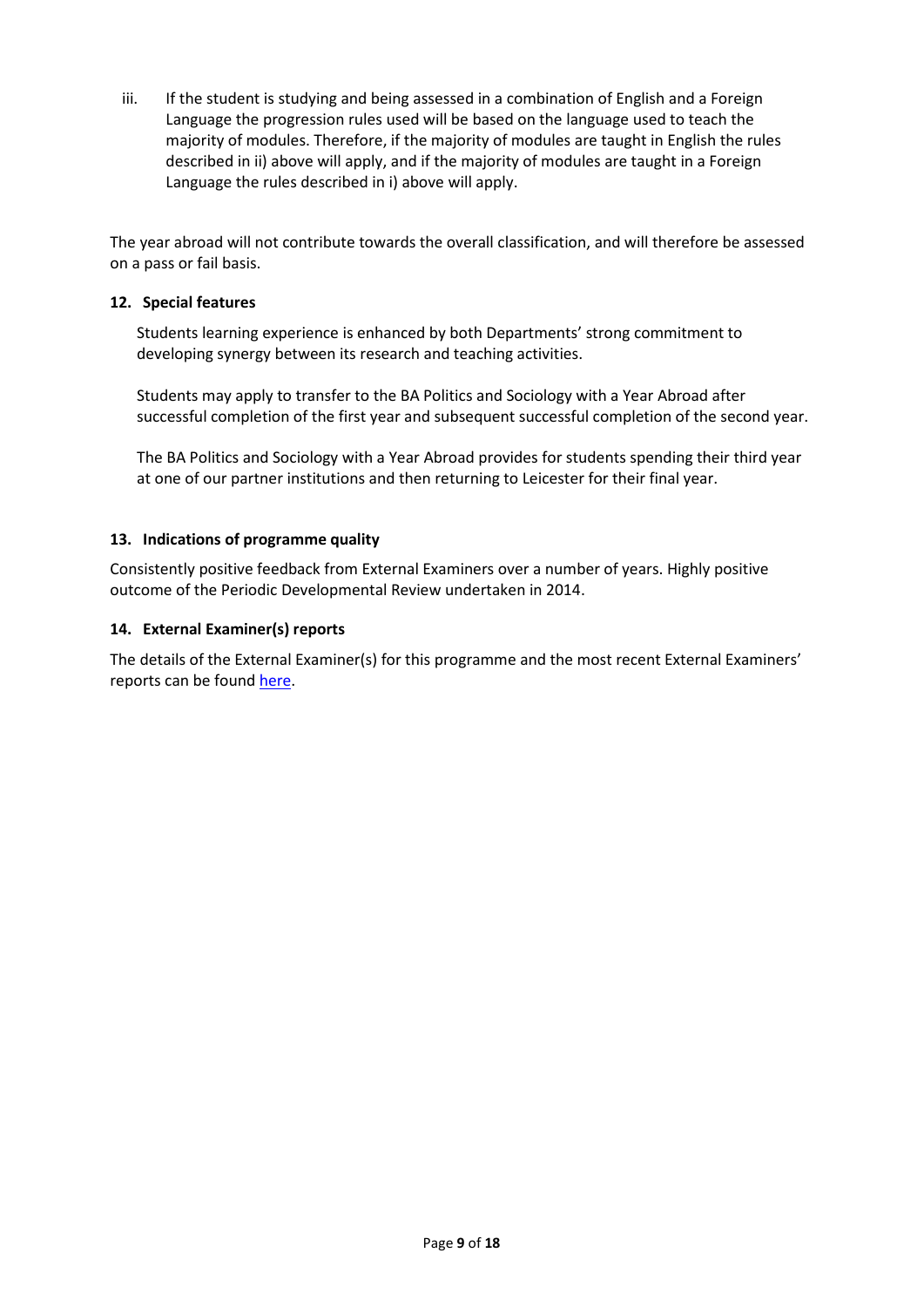

# **Programme Specification (Undergraduate) FOR ENTRY YEAR: 2022/23**

**Date created:** 03/03/2021 **Last amended:** 18/03/2022 **Version no.** 1

## **Appendix 1: Programme structure (programme regulations)**

The University regularly reviews its programmes and modules to ensure that they reflect the current status of the discipline and offer the best learning experience to students. On occasion, it may be necessary to alter particular aspects of a course or module.

#### **Updates to the programme**

| Academic year affected | <b>Module Code(s)</b> | Update                                  |
|------------------------|-----------------------|-----------------------------------------|
| 2022/23                | PL1019                | Number of credits changed from 30 to 15 |
| 2022/23                | PL1013                | Addition of a core module               |
| 2024/25                | PL3094                | Number of credits changed from 30 to 15 |

[Programme title]

## **Level 4/Year 1 2022/23**

Credit breakdown

| <b>Status</b> | <b>Year long</b> | Semester 1 | Semester 2 |
|---------------|------------------|------------|------------|
| Core          | n/a              | 60 credits | 30 credits |
| Optional      | n/a              | n/a        | 30 credits |

120 credits in total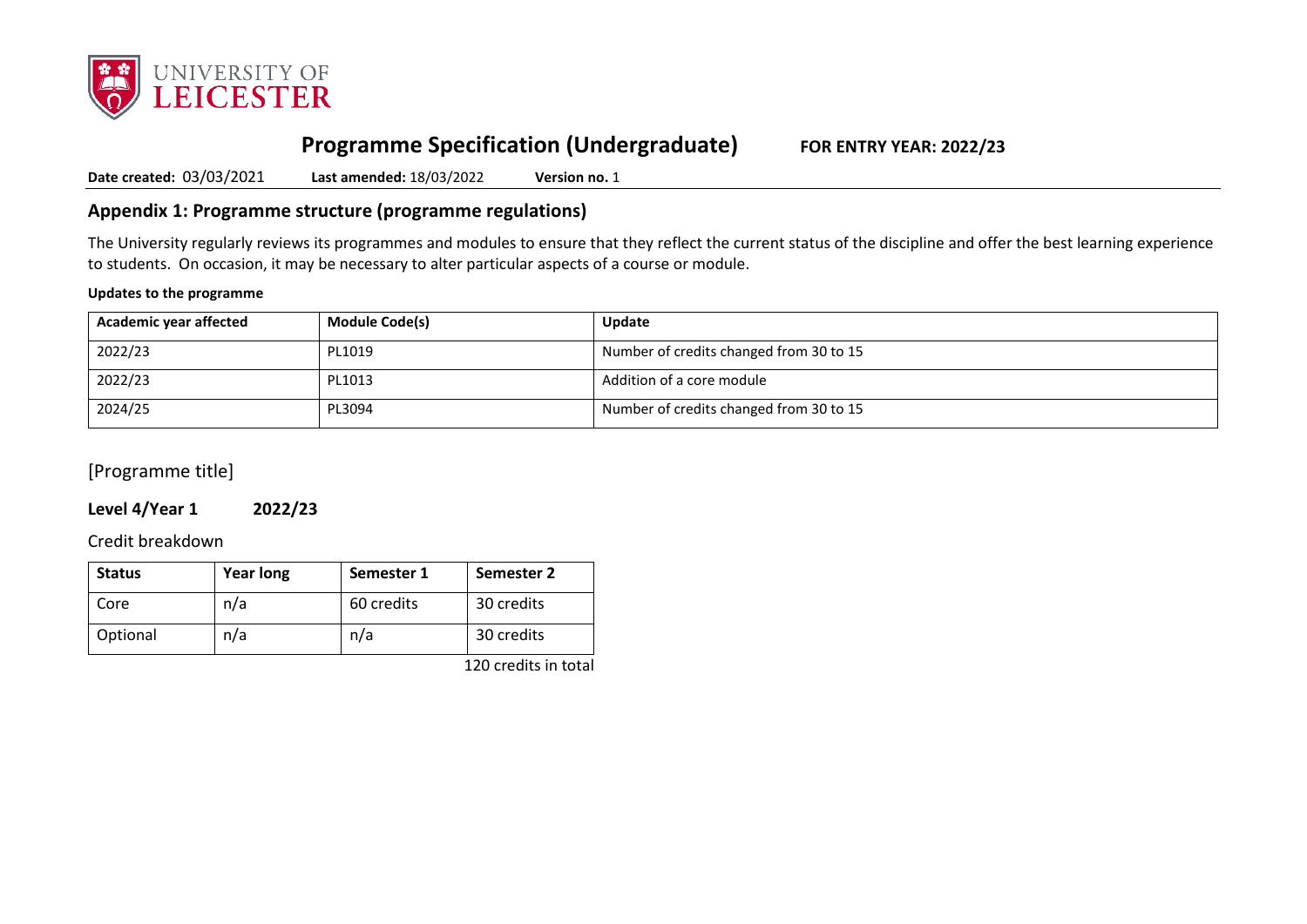## Core modules

| <b>Delivery</b> | Code   | <b>Title</b>                           | <b>Credits</b> |
|-----------------|--------|----------------------------------------|----------------|
| period          |        |                                        |                |
| Sem 1           | PL1019 | Politics, Power and Ethics             | 15             |
|                 |        |                                        | credits        |
| Sem 1           | PL1013 | The Government and Politics of the USA | 15             |
|                 |        |                                        | credits        |
| Sem 1           | SY1004 | Sociology in Practice                  | 30             |
|                 |        |                                        | credits        |

### **SEMESTER 2**

#### **Core Modules**

| Delivery period | Code   | <b>Title</b>                 | <b>Credits</b> |
|-----------------|--------|------------------------------|----------------|
| Sem 2           | SY1002 | Transformation<br>Society in | 30 credits     |

## **And Two Optional Modules in Politics from:**

| Delivery period | Code   | <b>Title</b>                         | <b>Credits</b> |
|-----------------|--------|--------------------------------------|----------------|
| Semester 2      | PL1011 | <b>Political Concepts</b>            | 15 credits     |
| Semester 2      | PL1012 | <b>Comparative European Politics</b> | 15 credits     |
| Semester 2      | PL1021 | Power in the World Economy           | 15 credits     |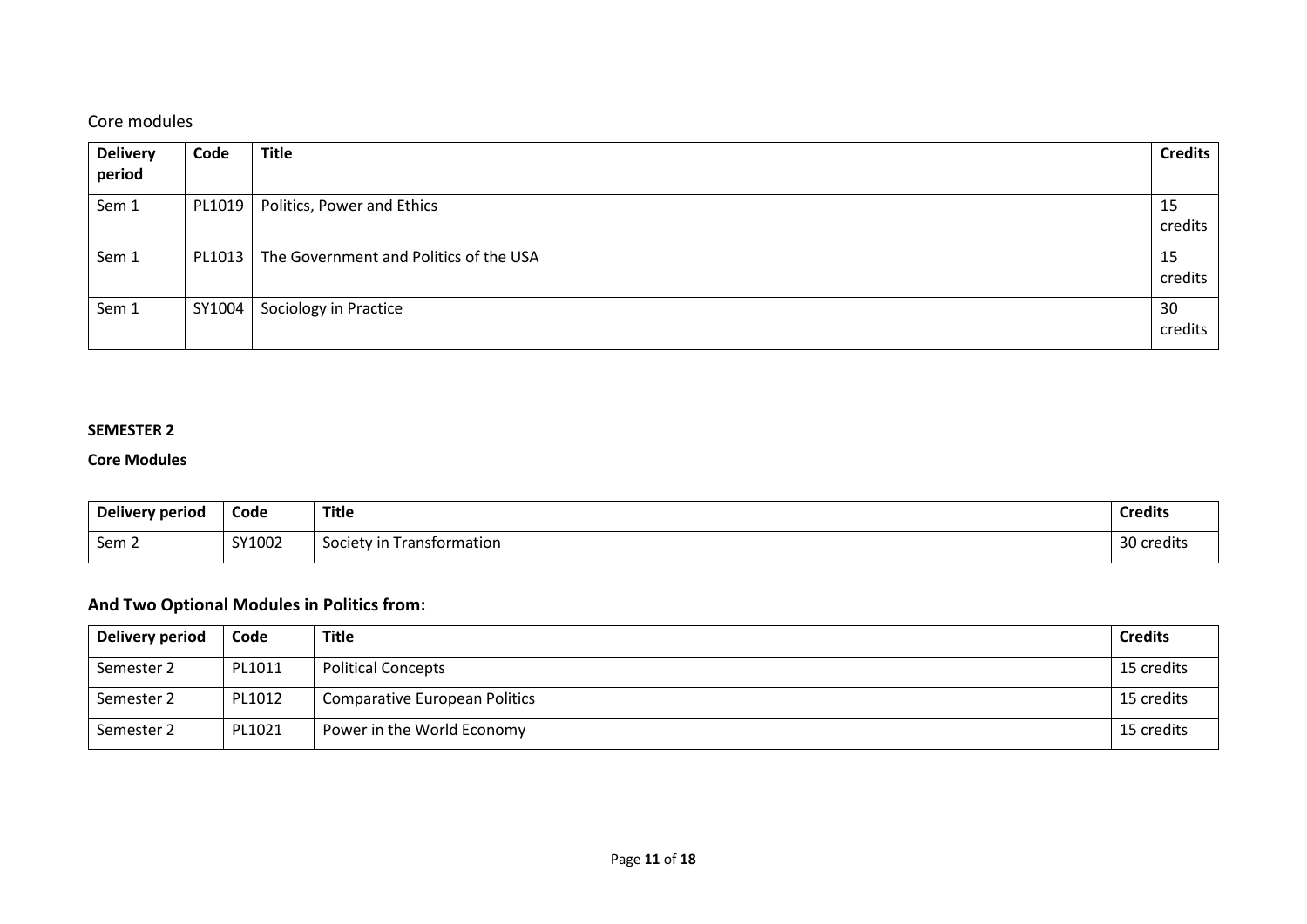## **Level 5/Year 2 2023/24**

Credit breakdown

| <b>Status</b> | <b>Year long</b> | Semester 1 | Semester 2           |
|---------------|------------------|------------|----------------------|
| Core          | n/a              | 15 credits | 15 credits           |
| Optional      | n/a              | 45 credits | 45 credits           |
|               |                  |            | 120 credits in total |

## **SEMESTER 1**

### **Core module:**

| Delivery period | Code   | <b>Title</b>                | <b>Credits</b> |
|-----------------|--------|-----------------------------|----------------|
| Sem 1           | PI2094 | <b>Political Analysis 1</b> | 15 credits     |

## **Two Optional Modules in Sociology from:**

| <b>Delivery</b><br>period | Code   | Title                        | <b>Credits</b> |
|---------------------------|--------|------------------------------|----------------|
| Semester 1                | SY2094 | <b>Gender and Society</b>    | 15 credits     |
| Semester 1                | SY2078 | Sociological Theory Explored | 15 credits     |

### **And One Optional Module in Politics from:**

| Delivery period | Code    | <b>Title</b>                              | <b>Credits</b> |
|-----------------|---------|-------------------------------------------|----------------|
| Semester 1      | PL2011  | Political Ideas                           | 15 credits     |
| Semester 1      | PL2020  | Political Parties in Contemporary Britain | 15 credits     |
| Semester 1      | PL20212 | Sex and Gender in Global Politics         | 15 credits     |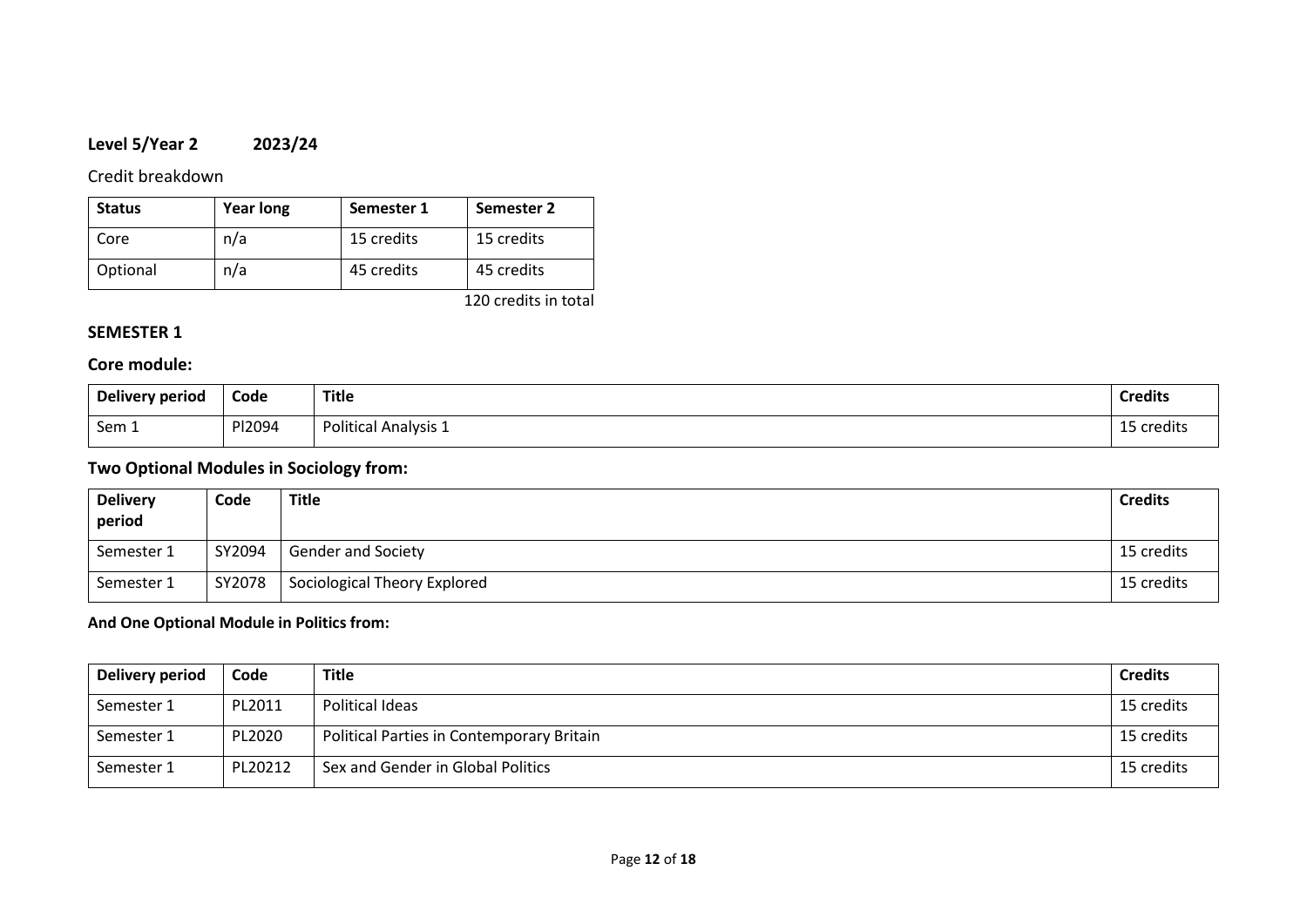## **Semester Total 60**

### **SEMESTER 2**

### **Core module**

| <b>Delivery period</b> | Code   | <b>Title</b>         | <b>Credits</b>     |
|------------------------|--------|----------------------|--------------------|
| Sem 2                  | PL2095 | Political Analysis 2 | - 45<br>15 credits |

## **One Optional Module in Politics from:**

| <b>Delivery</b><br>period | Code   | <b>Title</b>                                           | <b>Credits</b> |
|---------------------------|--------|--------------------------------------------------------|----------------|
| Semester                  | PL2016 | <b>European Union Politics</b>                         | 15 credits     |
| Semester                  | PL2019 | <b>Foreign Policy Analysis</b>                         | 15 credits     |
| Semester                  | PL2027 | Contemporary Political Philosophy: Theories of Justice | 15 credits     |

## **And Two Optional Modules in Sociology from:**

| <b>Delivery</b><br>period | Code   | <b>Title</b>                          | <b>Credits</b> |
|---------------------------|--------|---------------------------------------|----------------|
| Semester                  | SY2083 | Sociology of Fashion                  | 15 credits     |
| Semester                  | SY2089 | Work, Employment and Society          | 15 credits     |
| Semester                  | SY2098 | Sociology through Literature and Film | 15 credits     |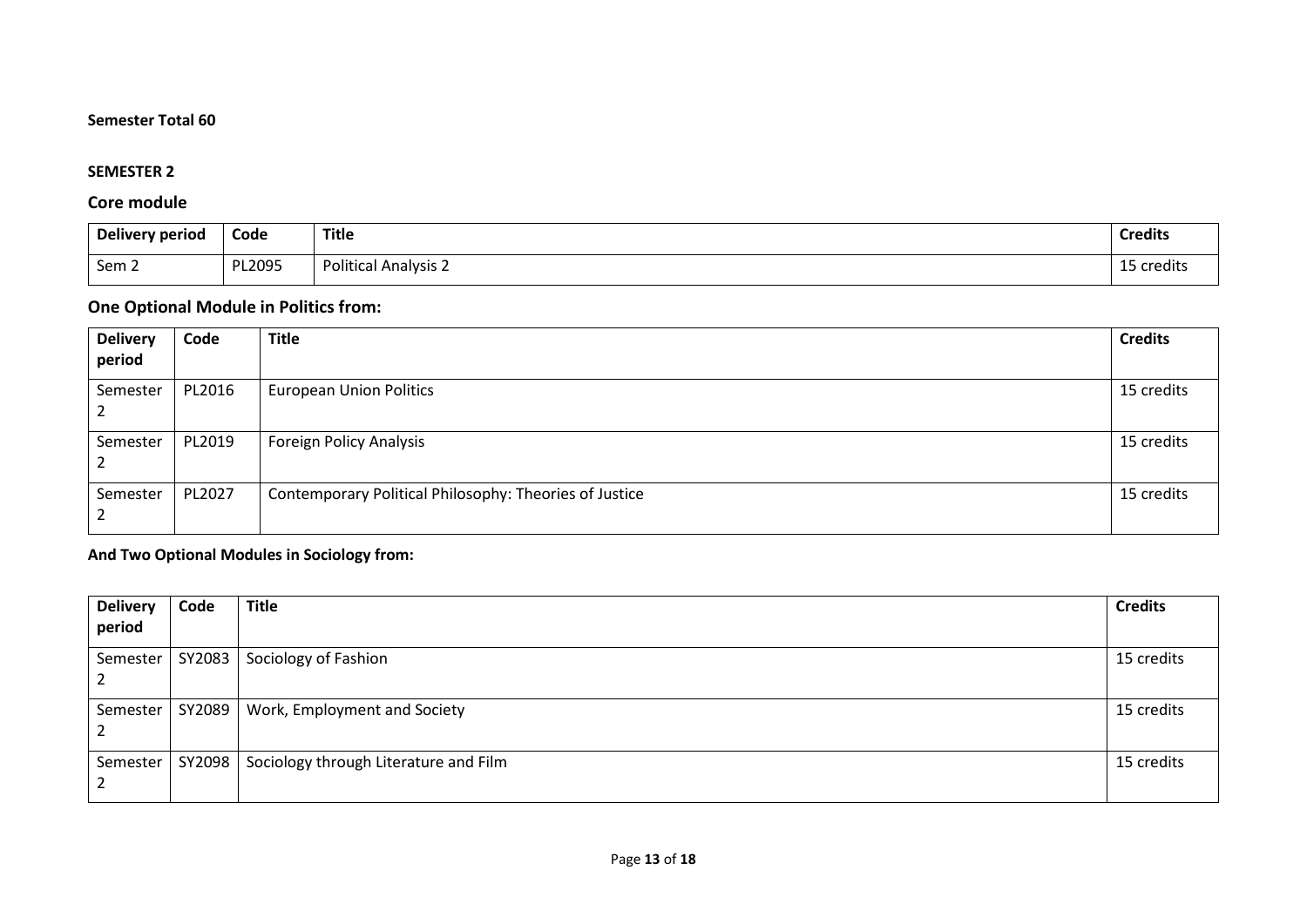| <b>Delivery</b><br>period | Code   | <b>Title</b>       | <b>Credits</b> |
|---------------------------|--------|--------------------|----------------|
| Semester                  | SY2101 | We are What We Buy | 15 credits     |
| <u>_</u>                  |        |                    |                |

## **Semester Total 60**

# **Level 6/Year 3 2023/24**

## Credit breakdown

| <b>Status</b> | <b>Year long</b> | Semester 1 | Semester 2 |
|---------------|------------------|------------|------------|
| Core          | n/a              | 30 credits | 30 credits |
| Optional      | n/a              | 30 credits | 30 credits |

120 credits in total

## **SEMESTER 1**

## **EITHER**

| Delivery period | Code   | <b>Title</b>                        | <b>Credits</b> |
|-----------------|--------|-------------------------------------|----------------|
| Sem 1           | SY3102 | Sociology Research Project (Part 1) | 30 credits     |

## **OR**

| Delivery period | Code   | <b>Title</b>                                          | <b>Credits</b>         |
|-----------------|--------|-------------------------------------------------------|------------------------|
| Sem 1           | SY3101 | Real World Research:<br>: Research Intensive (Part 1) | າດ<br>\        credits |

## **OR**

| Delivery period | Code   | Title                          | <b>Credits</b> |
|-----------------|--------|--------------------------------|----------------|
| Sem 1           | PL3094 | <b>Politics Dissertation 1</b> | 15 credits     |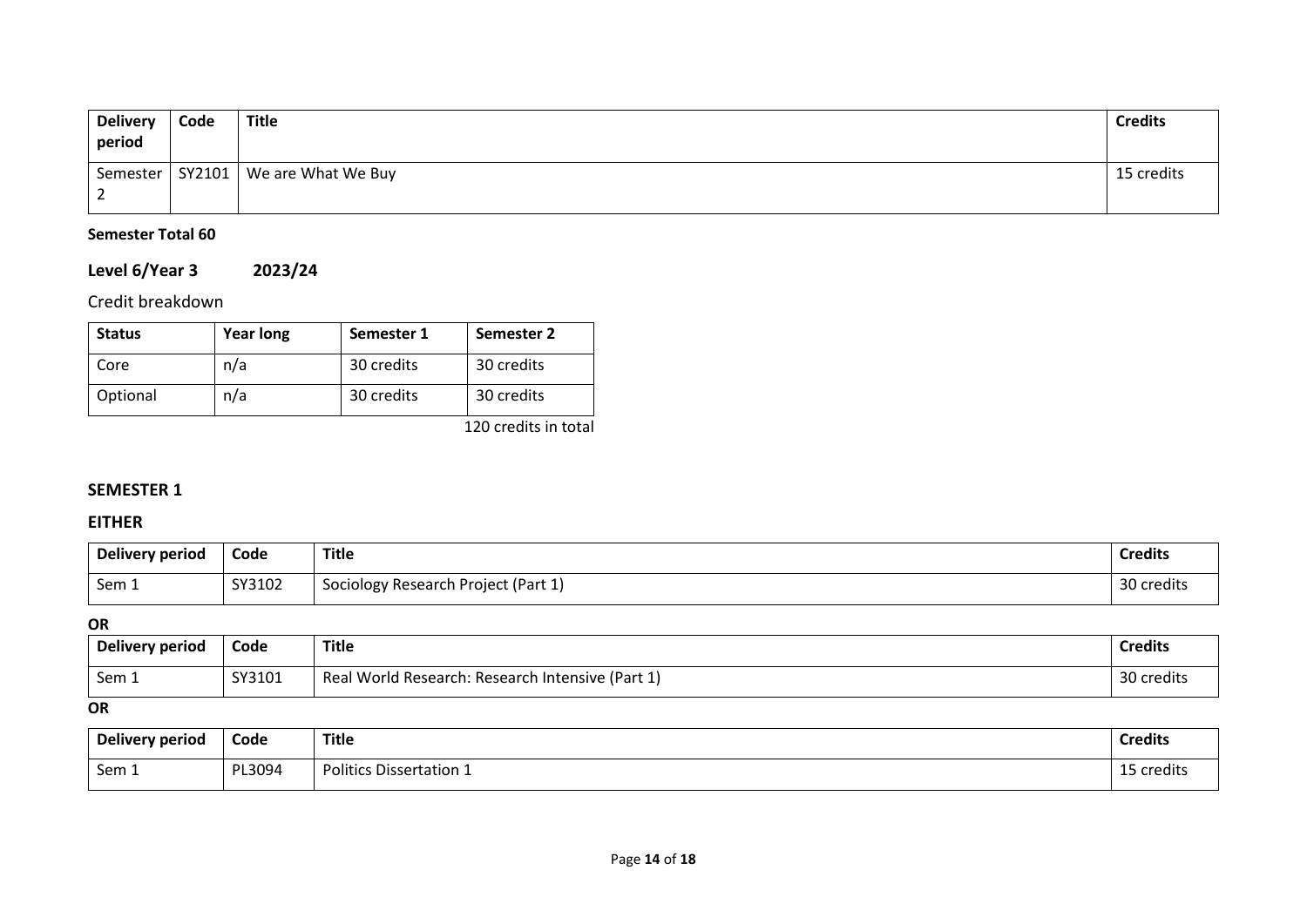## **Optional modules**

Two optional modules if a student is taking a Sociology Dissertation, or three optional modules if a student is taking a Politics Dissertation.

### **Semester Total 60**

#### **FINAL YEAR OPTIONS**

### **Semester 1**

**Politics and International Relations modules**

| <b>Delivery</b><br>period | Code   | <b>Title</b>                                           | <b>Credits</b> |
|---------------------------|--------|--------------------------------------------------------|----------------|
|                           |        |                                                        |                |
| Semester 1                | PL3060 | Feminism                                               | 15<br>credits  |
| Semester 1                | PL3071 | The American Presidency                                | 15<br>credits  |
| Semester 1                | PL3106 | <b>Parliamentary Studies</b>                           | 15<br>credits  |
| Semester 2                | PL3107 | <b>Brexit and British Politics</b>                     | 15<br>credits  |
| Semester 1                | PL3122 | The Political Legacies of Conflict in Northern Ireland | 15<br>credits  |
| Semester 1                | PL3140 | Climate Change: Ethics, Issues, Justice                | 15<br>credits  |
| Semester 1                | PL3143 | International Migration in the Age of Securitisation   | 15<br>credits  |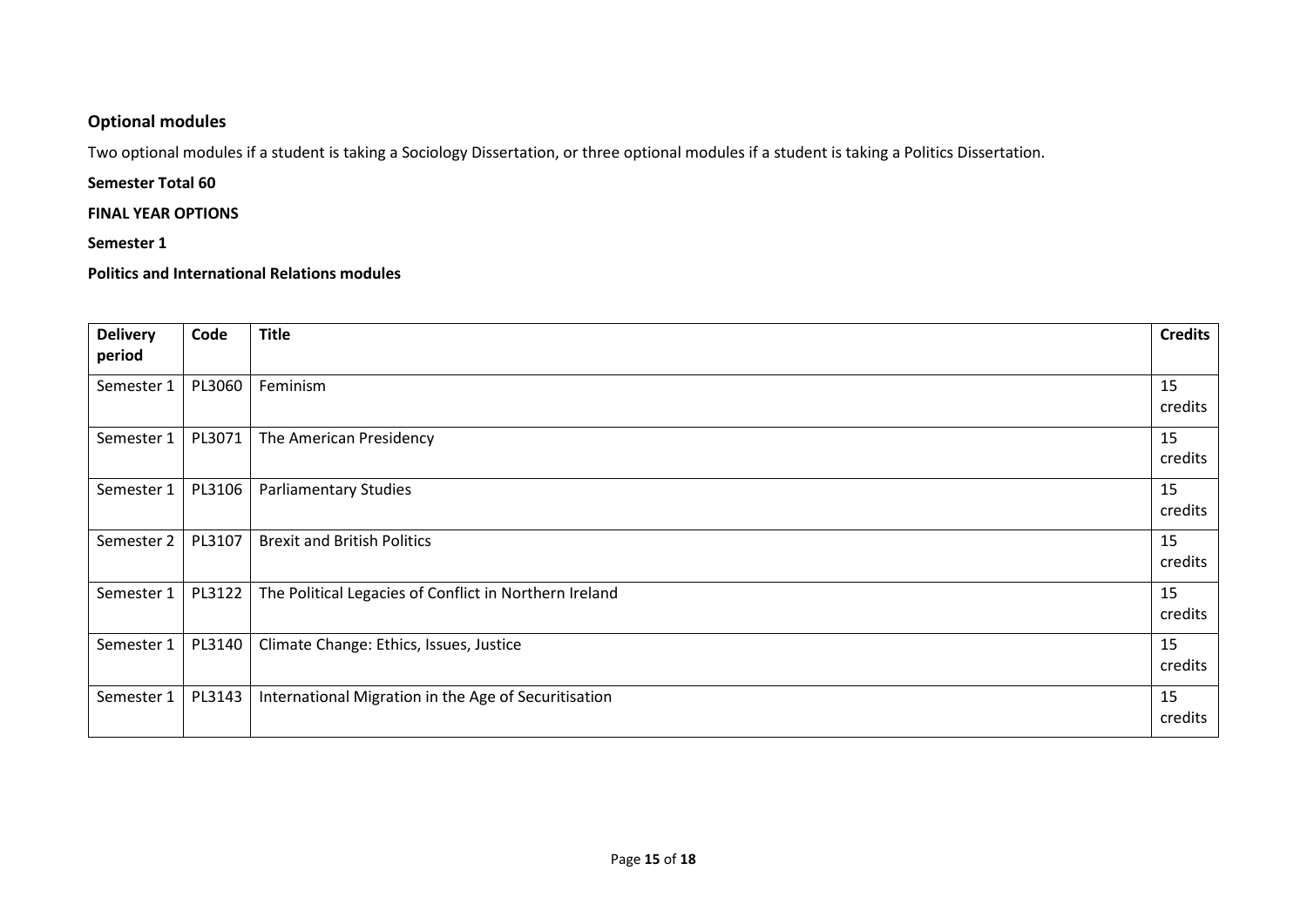# **Sociology modules**

| <b>Delivery</b><br>period | Code   | <b>Title</b>                        | <b>Credits</b> |
|---------------------------|--------|-------------------------------------|----------------|
| Semester 1                | SY3082 | Living with Risk                    | 15<br>credits  |
| Semester 1                | SY3090 | Drugs and Society                   | 15<br>credits  |
| Semester 1                | SY3091 | <b>Education and Social Justice</b> | 15<br>credits  |
| Semester 1                | SY3100 | Social Psychology                   | 15<br>credits  |

## **Semester 2 Politics and International Relations modules**

| <b>Delivery</b><br>period | Code   | <b>Title</b>                       | <b>Credits</b> |
|---------------------------|--------|------------------------------------|----------------|
| Semester                  | PL3114 | American Political Development     | 15<br>credits  |
| Semester                  | PL3118 | Global Justice and Human Rights    | 15<br>credits  |
| Semester                  | PL3121 | The Politics of Slavery            | 15<br>credits  |
| Semester                  | PL3127 | Political Participation in Britain | 15<br>credits  |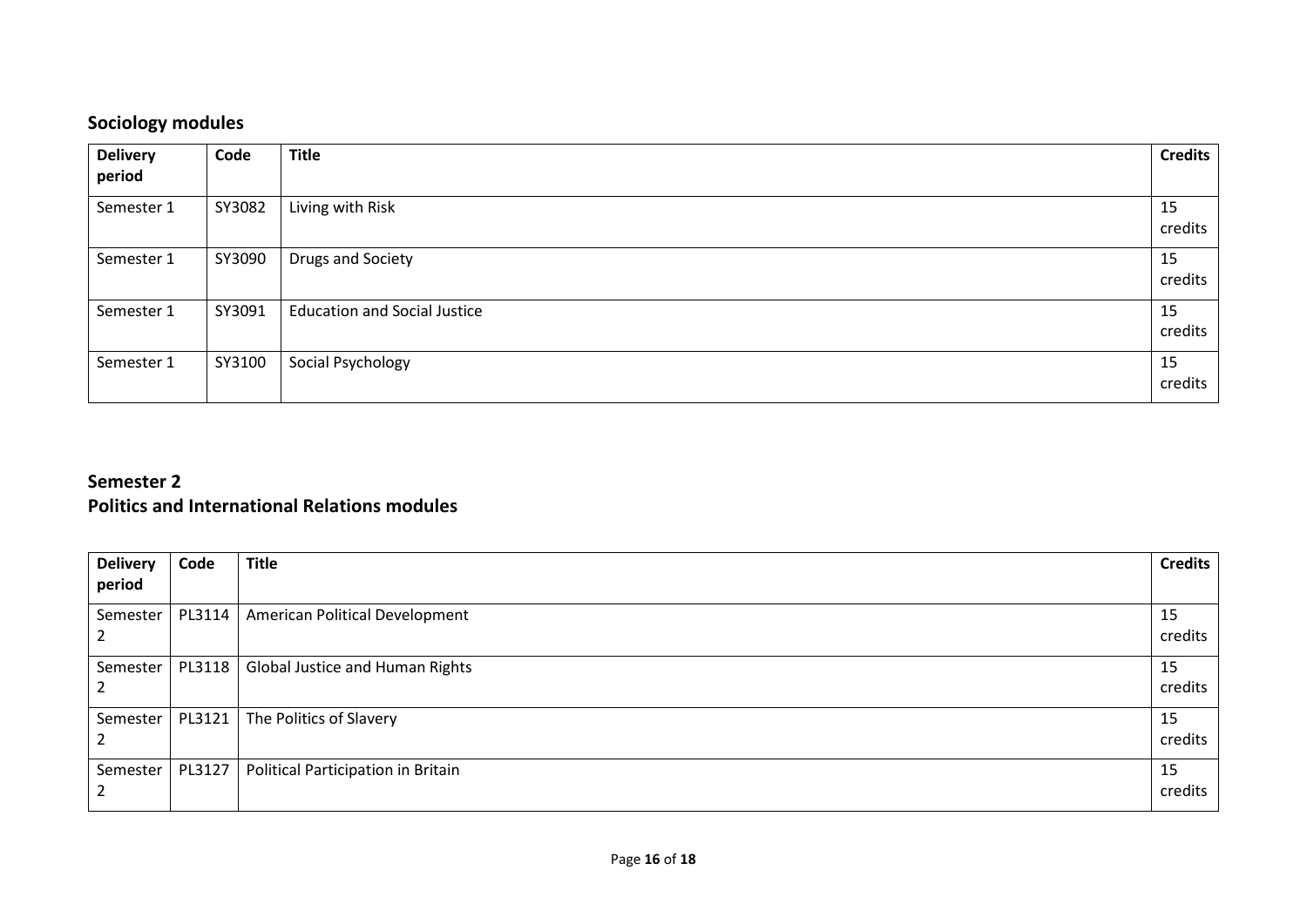## **Sociology Modules**

| <b>Delivery</b><br>period | Code   | <b>Title</b>                          |               | <b>Credits</b> |
|---------------------------|--------|---------------------------------------|---------------|----------------|
| Semester 2                | SY3057 | <b>Football and Society</b>           |               | 15<br>credits  |
| Semester 2                | SY3039 | Space, Place and Contemporary Culture |               | 15<br>credits  |
| Semester 2                | SY3092 | <b>Social Movements</b>               | 15<br>credits |                |
| Semester 2                | SY3094 | The Auto/Biographical Society         |               | 15<br>credits  |
| Semester 2                | SY3095 | Sociology of Health and Illness       |               | 15<br>credits  |

*Students' choice of optional modules must result in a total of 60 credits of Sociology modules and 60 credits of Politics modules for the third year as a whole.* For those on a Year Abroad

The third year will be spent abroad either taking approved courses amounting to 120 Leicester credits in an institution associated with the Department of Politics and International Relations under the Erasmus framework student mobility programme, (European institutions), or under the University's Study Abroad programme (institutions outside the European Union). Students will be required to complete the approved courses satisfactorily. Passing examinations in those courses shall be regarded as evidence of the students having completed them satisfactorily. Students who, in the opinion of the Board of Examiners, have not satisfactorily followed the approved courses at the overseas institution will not normally be allowed to proceed to the final year of the course, but may be permitted to transfer to the final year of BA Politics and Sociology without year abroad.

The year abroad will not contribute towards the overall classification, and will therefore be assessed on a pass or fail basis.

List of partner institutions:

Université [de Liege, Belgium](https://www.ulg.ac.be/cms/c_5000/en/home)

[Justus-Liebig-Universität Giessen, Germany](http://www.uni-giessen.de/)